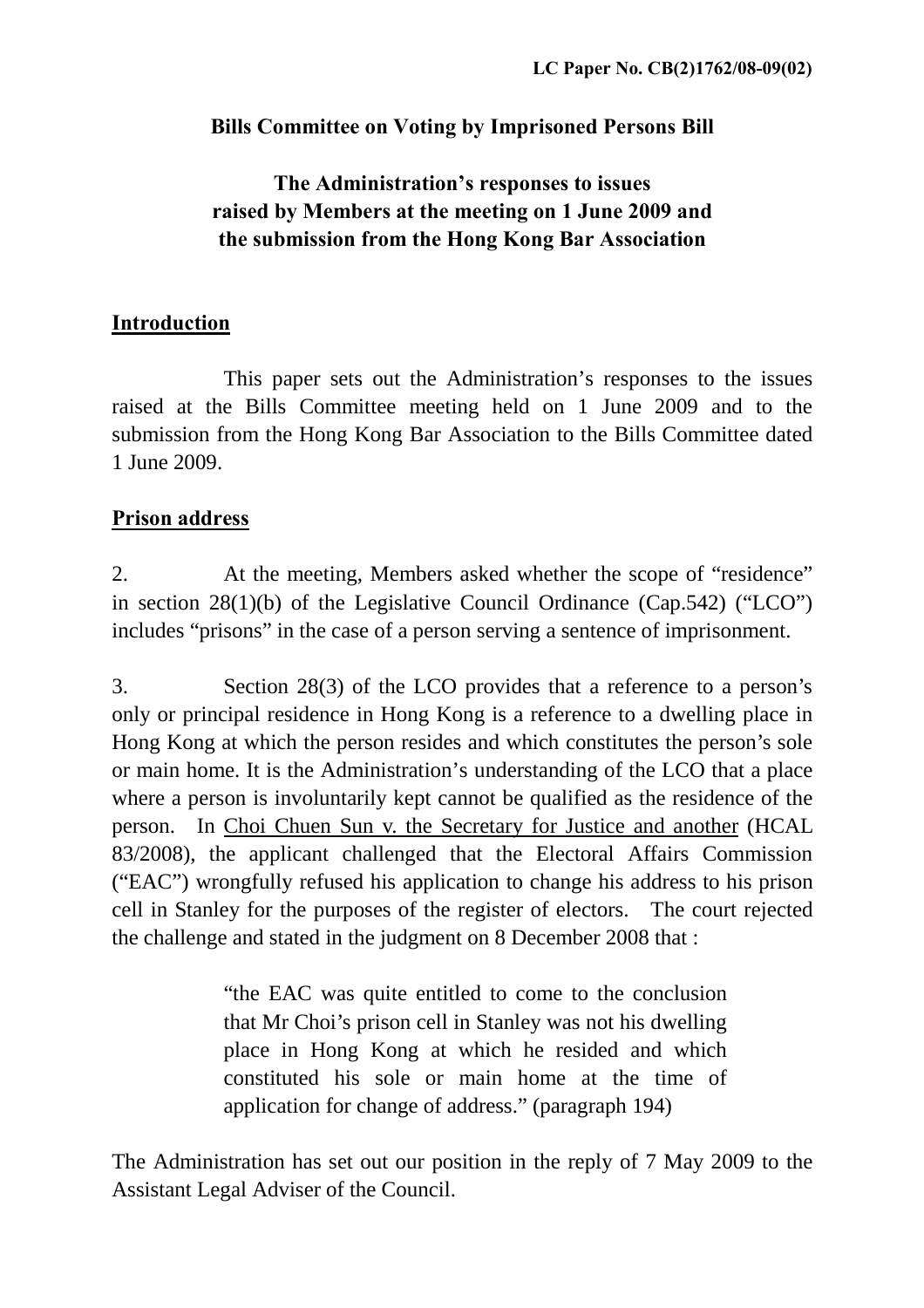## **Overseas practices on the registered address of prisoners**

4. At the meeting, Members asked the Administration to provide information on the overseas practices on the registered address used for the purpose of voter registration for prisoners.

5. The overseas practices on the registered address of prisoners are set out at the  $\overline{\text{Annex}}^1$ . According to our findings, while prisoners in Germany and Belgium without a home address can be registered to the prison address, in other countries such as Australia, Canada, France and South Africa, the last dwelling place before the imprisonment of a prisoner is generally used as his or her registered address.

6. It is also noteworthy that in the public consultation exercise on prisoners' voting right conducted during February and March 2009, amongst the 41 submissions received which commented on the registration arrangements for prisoners without a sole or main home outside the prison, 27 of them supported that the last dwelling place of those prisoners in Hong Kong should be deemed to be their only or principal residence in Hong Kong for the purpose of voter registration<sup>2</sup>.

# **Registered address for prisoners already registered as electors before serving their sentence of imprisonment**

7. Members also enquired at the meeting about the arrangement for the registered address for prisoners who have already been registered as electors before they serve their sentence of imprisonment.

8. Let us recap below the arrangement for prisoners who have not yet been registered as electors if they apply for registration (as set out in the paper to the Panel on Constitutional Affairs (LC Paper No.  $CB(2)1533/08-09(01))$  –

 $\frac{1}{1}$  The overseas practices have been set out in Annex A to the Consultation Document on Prisoners' Voting Right issued by the Administration in February 2009.

<sup>2</sup> Of the 27 submissions received, one of them also supported the option of using the address of the next-of-kin of the prisoners.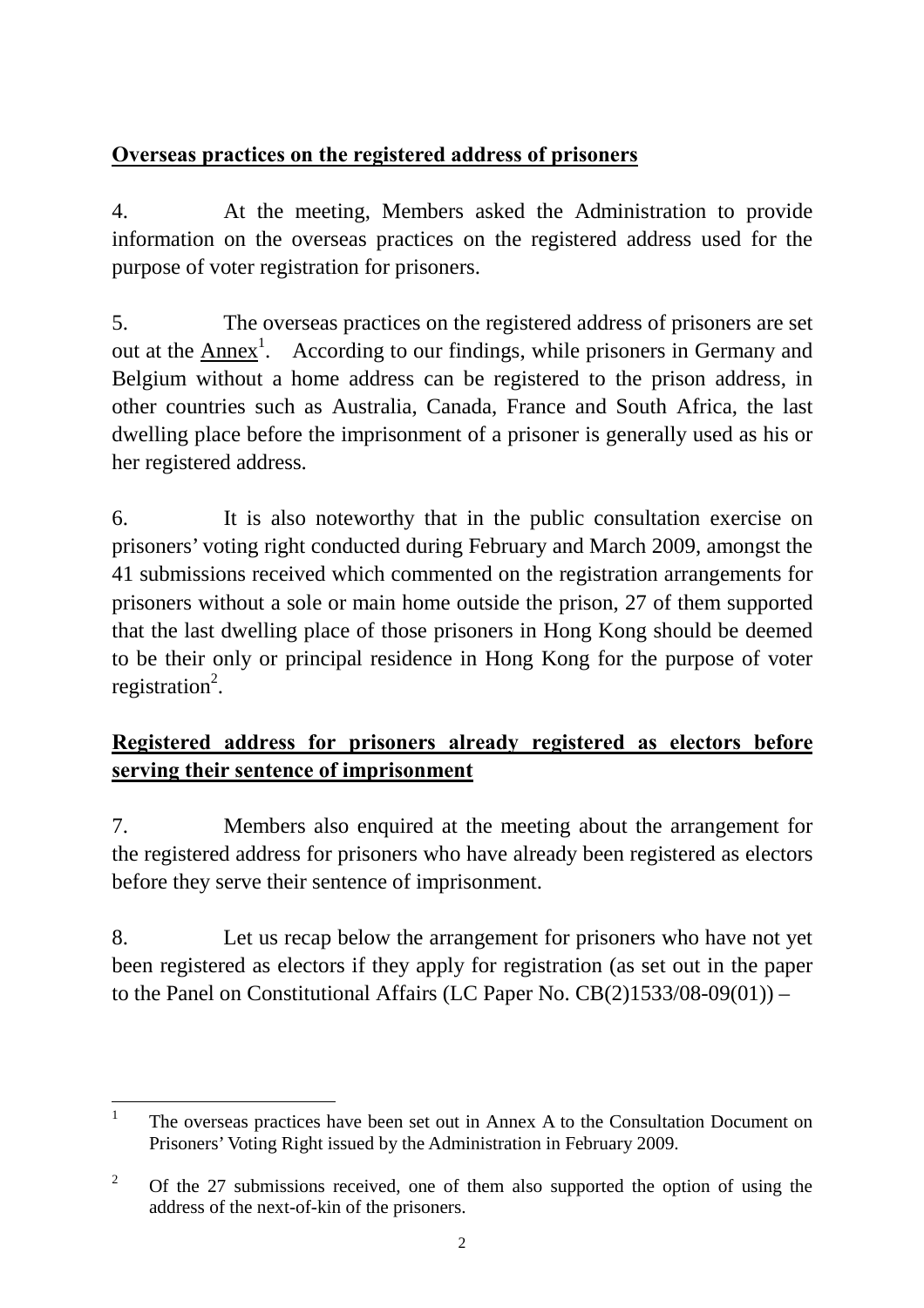- (a) for prisoners who maintain a home in Hong Kong outside the prison, they can apply to be registered to their home address, as in the case of non-prisoners;
- (b) for prisoners who do not maintain a home in Hong Kong, they can apply to be registered to their last dwelling place in Hong Kong, but they will be required to provide proof on such an address; and
- (c) for prisoners who do not maintain a home in Hong Kong and who cannot provide any proof on their last dwelling place in Hong Kong, they can apply to be registered to the residential address last recorded by the Immigration Department under the Registration of Persons Regulations as a last resort.

9. For prisoners who have already been registered as electors before they serve their sentence of imprisonment, the arrangement for their registered address during the term of their imprisonment is similar to paragraph 8 above, in the sense that –

- (a) if they continue to maintain a home in Hong Kong outside the prison, they can continue to be registered to their home address (i.e. similar to paragraph  $8(a)$  above); and
- (b) if they no longer maintain a home in Hong Kong during the term of imprisonment, they can continue to be registered to the address recorded in the final register, which is normally their last dwelling place in Hong Kong (i.e. similar to paragraph 8(b) above).

## **Arrangement for persons serving long sentence of imprisonment or life imprisonment**

10. Some Members asked the Administration to consider the possibility of allowing persons serving life imprisonment ("lifers") to use prison address as the registered address for voter registration purposes.

11. In formulating the proposed practical arrangements to facilitate prisoners to cast their votes, the Administration had given serious thought to the option of allowing prisoners in general to use the prison address as their registered address. However, as set out in the Consultation Document issued

3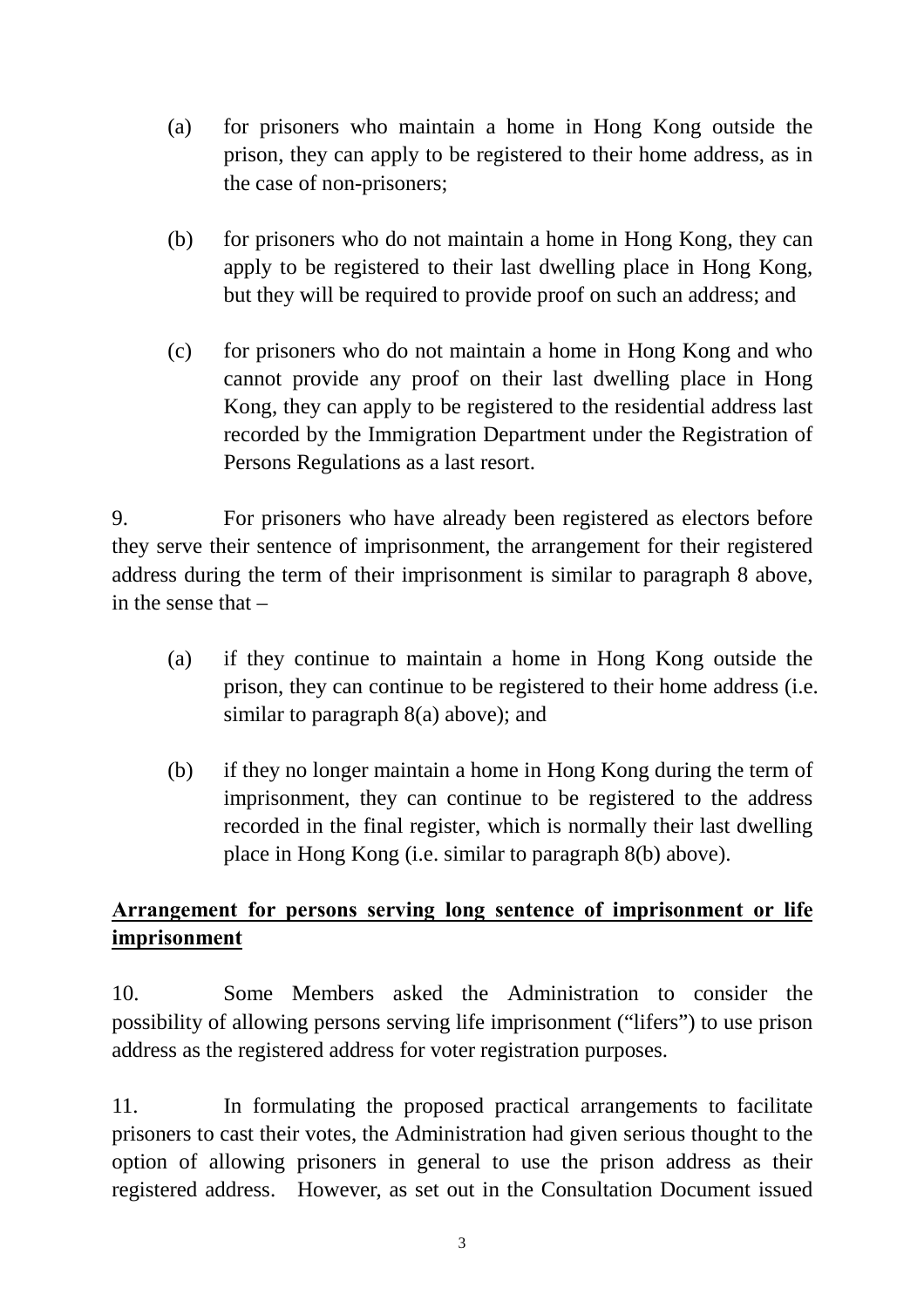by the Administration in February 2009, this may lead to an unduly high proportion of prisoners in the registered electorate of certain constituencies.

12. Moreover, having regard to the following considerations, we believe that it would be more appropriate to apply the same arrangement set out in paragraphs 8 and 9 above to all prisoner-electors including lifers, instead of allowing lifers to use prison address as their registered address :

- (a) As at 1 June 2009, there are 274 prisoners serving sentences of life imprisonment ("lifers") in Hong Kong. The Long-term Prison Sentences Review Board established under the Long-Term Prison Sentences Review Ordinance (Cap. 524) will review each indeterminate sentence on a regular basis and make recommendations to the Chief Executive ("CE") on whether it can be commuted to a fixed term. The sentences of lifers may be commuted to determinate sentences by the CE upon the exercise of his power under Article 48(12) of the Basic Law. Such prisoners are essentially the same as prisoners with a fixed term of imprisonment and thus should be treated the same manner as set out in paragraphs 8 and 9 above.
- (b) For security reasons, lifers may be transferred to different penal institutions from time to time with no fixed timetable subject to the operational need of the Correctional Services Department ("CSD"). If lifers are allowed to be registered to the prison address, the constituency to which a prisoner belongs would in a way be seen by some as it may be subject to the CSD's arrangement.
- (c) Furthermore, we do not think that lifers have a closer connection with the community in which the penal institutions are located (compared to that of their last dwelling place), since lifers may be transferred between different penal institutions from time to time and they are held in confinement and separated from the community.
- (d) Regarding the distribution of lifers in the penal institutions, around 90% of them are currently detained in Stanley Prison and Shek Pik Prison. The concentration of lifers in these two prisons may lead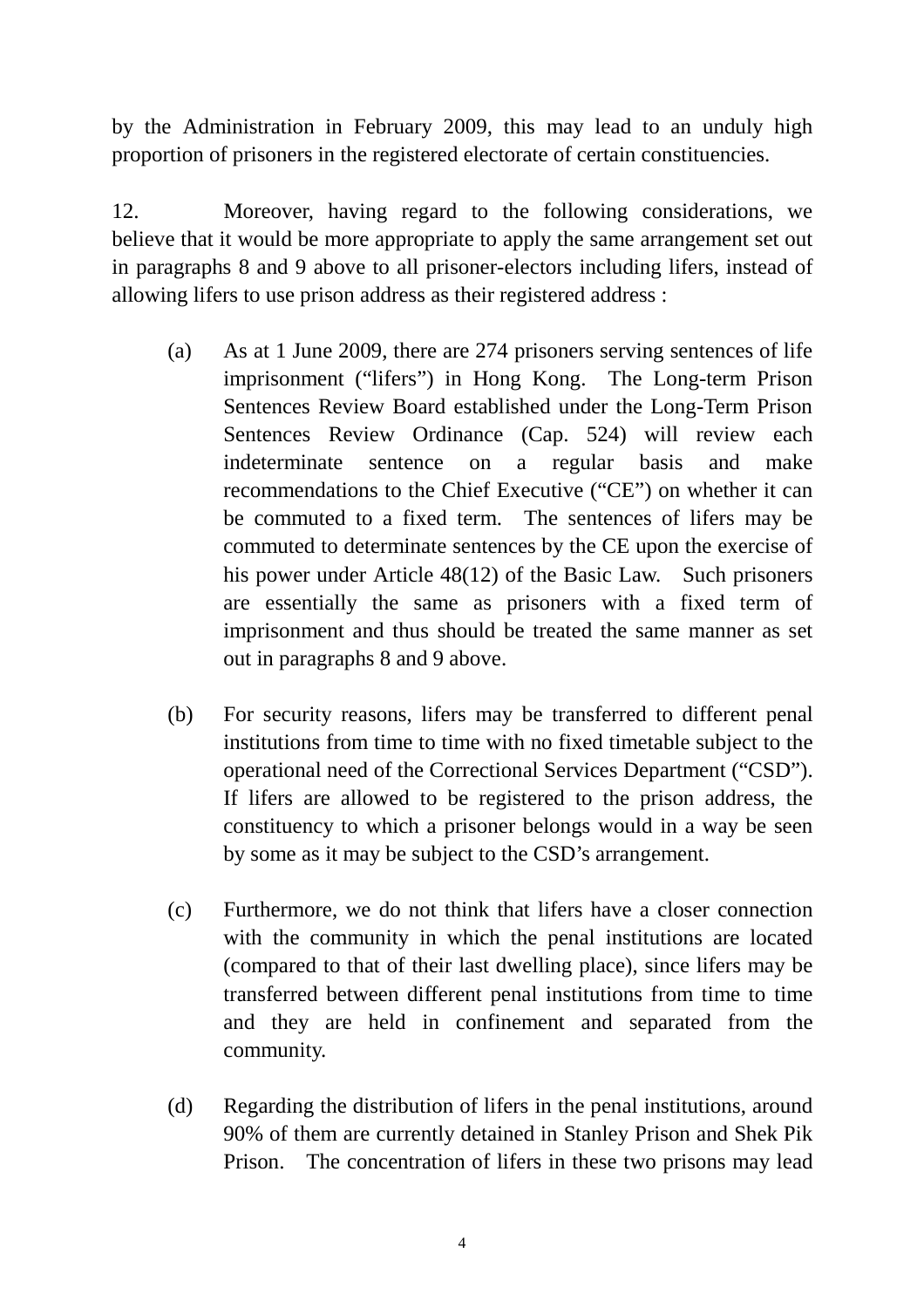to an unduly high proportion of prisoners in the registered electorate of the constituencies concerned.

We, therefore, do not see a case to pursue this option, and have proposed the arrangement set out in paragraphs 8 and 9 above for all imprisoned persons.

#### **Arrangement for persons required to stay in half-way houses**

- 13. The CSD operates three half-way houses for two types of persons-
	- (a) Prisoners
		- (i) who have been sentenced to rehabilitation centres and are undergoing the second phase of the relevant rehabilitation programme conducted in the half-way houses; and
		- (ii) who are under statutory supervision which requires them to reside in half-way houses.
	- (b) Supervisees who have been released from the training centres, detention centres, drug addiction treatment centres and are subject to supervision order which requires them to reside in half-way houses.

The half-way houses are also penal institutions. Prisoners who reside in half-way houses are subject to the same registration arrangement for other prisoners as set out in paragraphs 8 & 9 above. As for supervisees, they were also once prisoners being detained in the penal institutions specified above. The Administration will make continuous efforts to remind all prisoners that they can be registered as electors based on the arrangements set out in paragraph  $8(a)-(c)$ .

#### **Responses to the submission from the Hong Kong Bar Association**

14. We welcome the general support of the Hong Kong Bar Association ("HKBA") vide its submission dated 1 June 2009 to the Bills Committee on our proposal to remove the existing disqualification of prisoners and persons convicted of election-related or bribery offences from being registered as electors and from voting under the existing electoral legislation.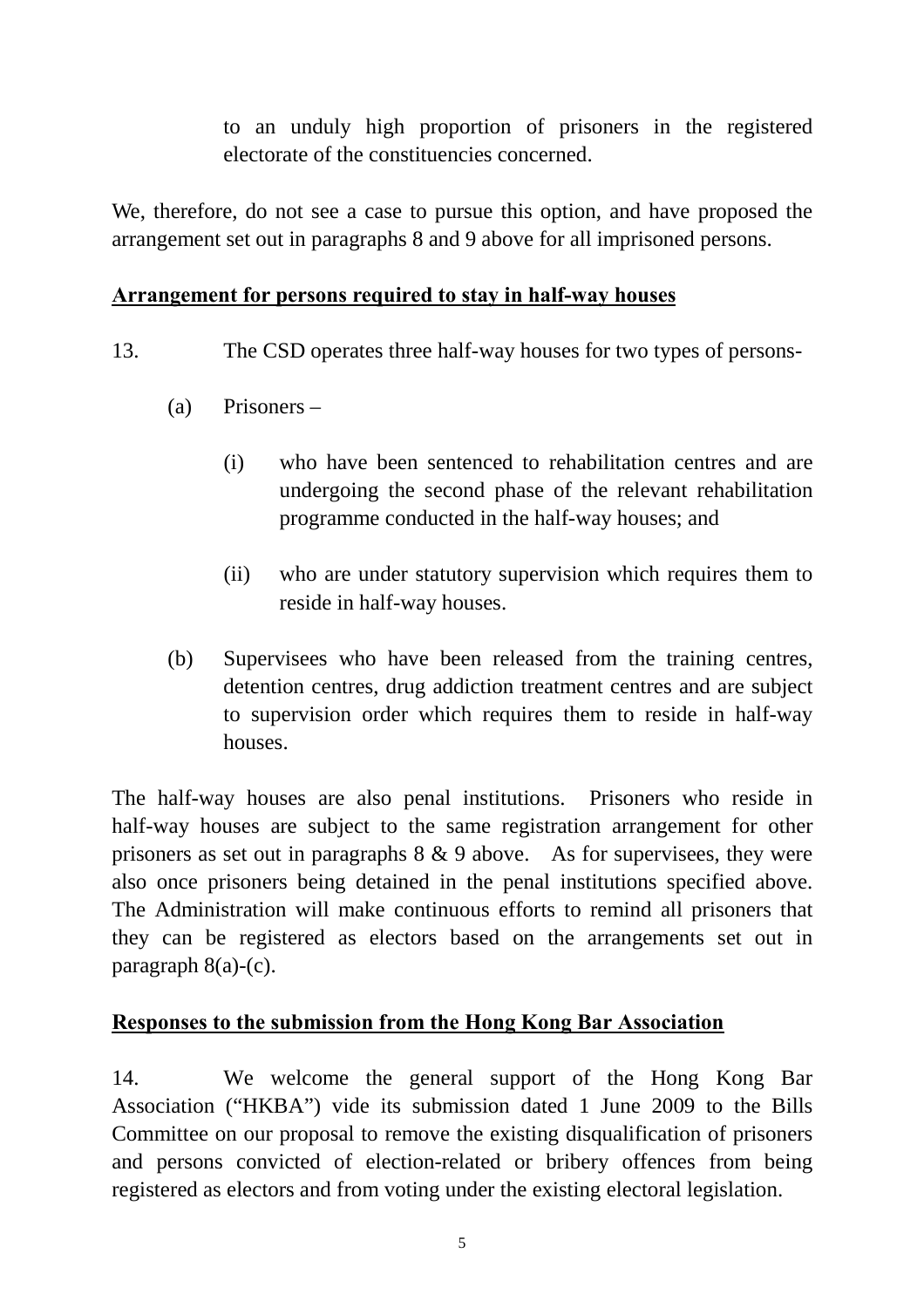## *Clarification of 24(3)(b), 28(1A)(b) and 28(2A)(b) of the Bill*

15. In its submission, the HKBA has expressed the view that "whether or not a prisoner has a home in Hong Kong outside the prison, he or she cannot be regarded as residing at the address of that 'home' while he or she is imprisoned". It asks the Administration to clarify the need to have the new sections  $24(3)(b)$ ,  $28(1A)(b)$  and  $28(2A)(b)$  as proposed in the Bill.

16. As set out in the Administration's reply of 7 May 2009 to the Assistant Legal Adviser of the Council, it is the Administration's understanding of the LegCo Ordinance that, depending on the facts of a particular case, a place can remain as a person's residence notwithstanding his temporary absence therefrom. The fact that a person is involuntarily kept away from that place during the imprisonment period does not per se affect such place as the person's sole or main home. Accordingly, for prisoners with a home in Hong Kong outside the prison, they should be allowed to apply to be registered to their home address, as in the case of non-prisoners (see paragraph 8(a) above).

17. It is for this reason necessary for the Bill to introduce the proposed sections 24(3)(b), 28(1A)(b) and 28(2A)(b) to the LCO, so as to differentiate between the arrangement for imprisoned persons with a home in Hong Kong outside the prison (see paragraphs 8(a) and 9(a) above) and that for imprisoned persons without such a home (see paragraphs 8(b), 8(c) and 9(b) above).

## *Separate consideration for lifers and prisoners serving a long sentence*

18. The HKBA has also suggested that "separate consideration" be given to the case of persons imprisoned for life or over, for example, 10 years, in respect of their registered address. It is unclear as to what the HKBA considers should be the proper address to be used as the registered address for this particular group of prisoners. In any event, the drawing line of "10 years" is arbitrary and may give rise to further query and judicial challenge. It would be consistent and appropriate for the arrangement set out in paragraphs 8 and 9 above to be applied to all imprisoned persons.

19. Regarding the notion of the prisoners' "meaningful connection" with the registered address specified in the HKBA's submission, as explained in paragraph 12(c) above, given that lifers are transferred from time to time and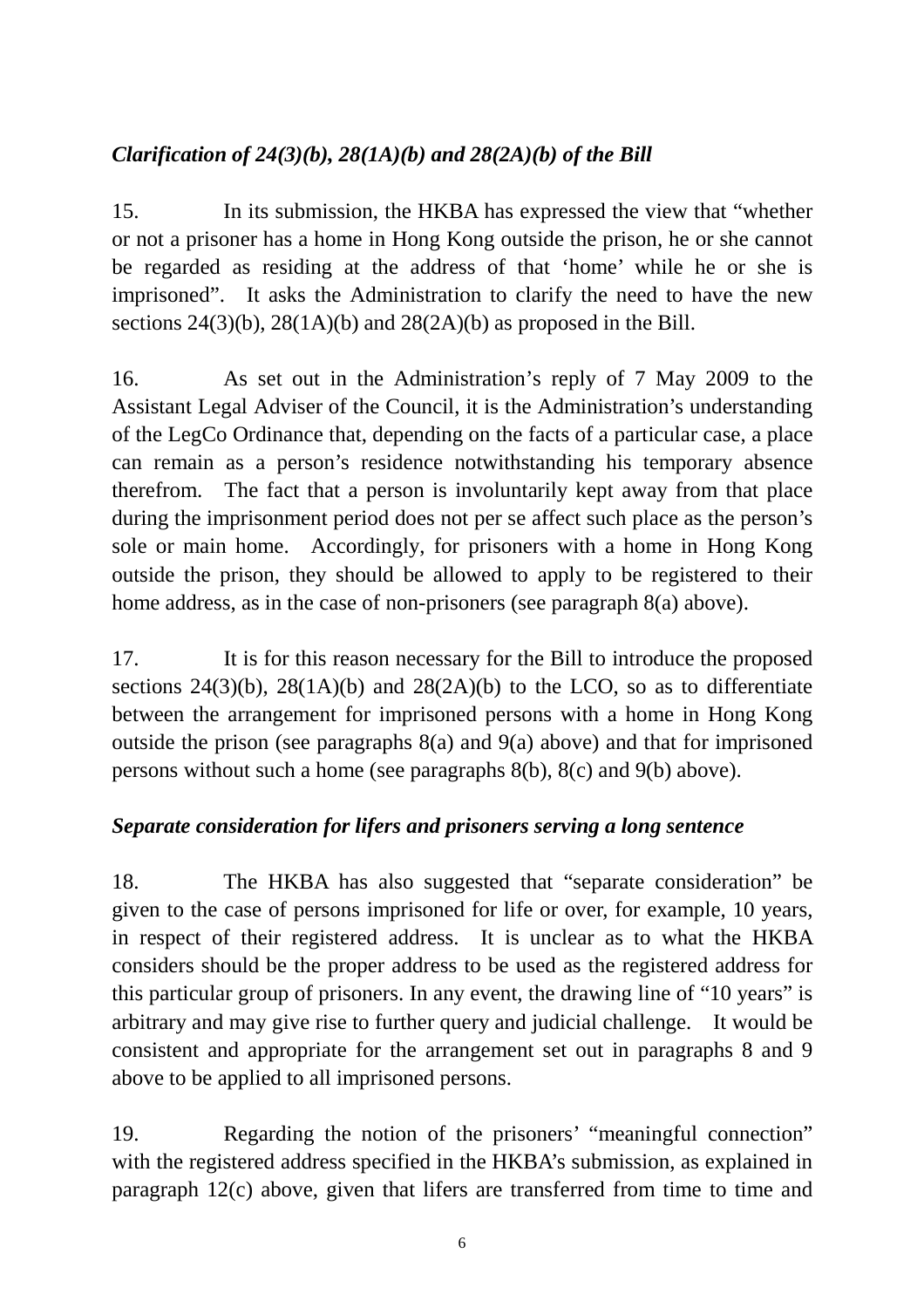that they are held in confinement, it is difficult for them to have connection, let alone "meaningful connection", with the community in which the prison is situated. These prisoners may indeed be more familiar with the community where they lived before, as in the case of the last dwelling place, or the address as recorded under the Registration of Persons Regulation in case no proof could be provided of the last dwelling place. The latter arrangement aims to strike a balance between ensuring that prisoners could be registered as electors even if he no longer maintains a home and minimising the risk of vote planting.

Constitutional and Mainland Affairs Bureau June 2009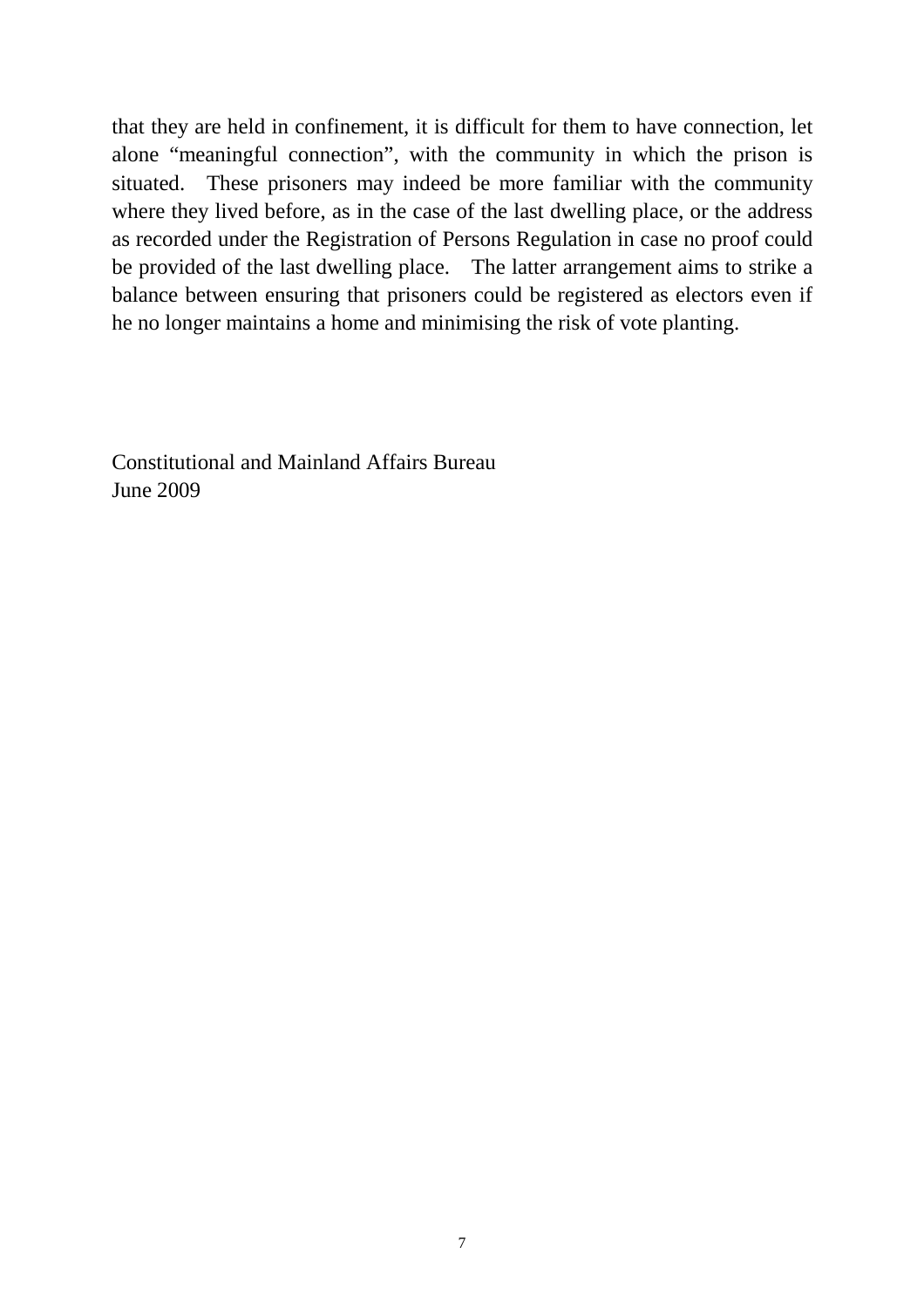| <b>Countries</b> | <b>Registered Address of Prisoners</b>                                                                                                                                                                                                                                                                                                                                                                                     |
|------------------|----------------------------------------------------------------------------------------------------------------------------------------------------------------------------------------------------------------------------------------------------------------------------------------------------------------------------------------------------------------------------------------------------------------------------|
| Australia        | Prisoners who have been registered at a certain address before they serve their sentence of imprisonment<br>remain registered at that address. However, they have to inform the Australian Electoral Commission (AEC)<br>in writing that they are absent from their registered address while in prison to ensure that they are not<br>removed from the register.                                                           |
|                  | Prisoners who were eligible to be registered but have not been registered when they started their sentence of<br>imprisonment would be registered at the address where they were last eligible to be registered (usually the<br>last place they lived). For prisoners who were not eligible to be registered before their sentence of<br>imprisonment, they would be registered at the first of the following places:      |
|                  | 1. where his or her next-of-kin is currently registered; or                                                                                                                                                                                                                                                                                                                                                                |
|                  | where he or she was born; or<br>2.                                                                                                                                                                                                                                                                                                                                                                                         |
|                  | where he or she has the closest connection.<br>3.                                                                                                                                                                                                                                                                                                                                                                          |
| Belgium          | For prisoners who are part of a household when they started their sentence of imprisonment, they would<br>remain registered at that household.                                                                                                                                                                                                                                                                             |
|                  | For prisoners who are not part of a household when they started their sentence of imprisonment, they would<br>be registered under the address of the prison providing that the director of the institution have indicated his<br>agreement. Change of residence occurs for each change of institution. For each change of institution, it is<br>necessary to ask for the agreement of the director of the new institution. |
|                  | If, during imprisonment, it appears that the prisoner is part of a new household, he will be registered under<br>the address of that household upon his request and provided that the agreement of the reference person of the<br>household has been given.                                                                                                                                                                |